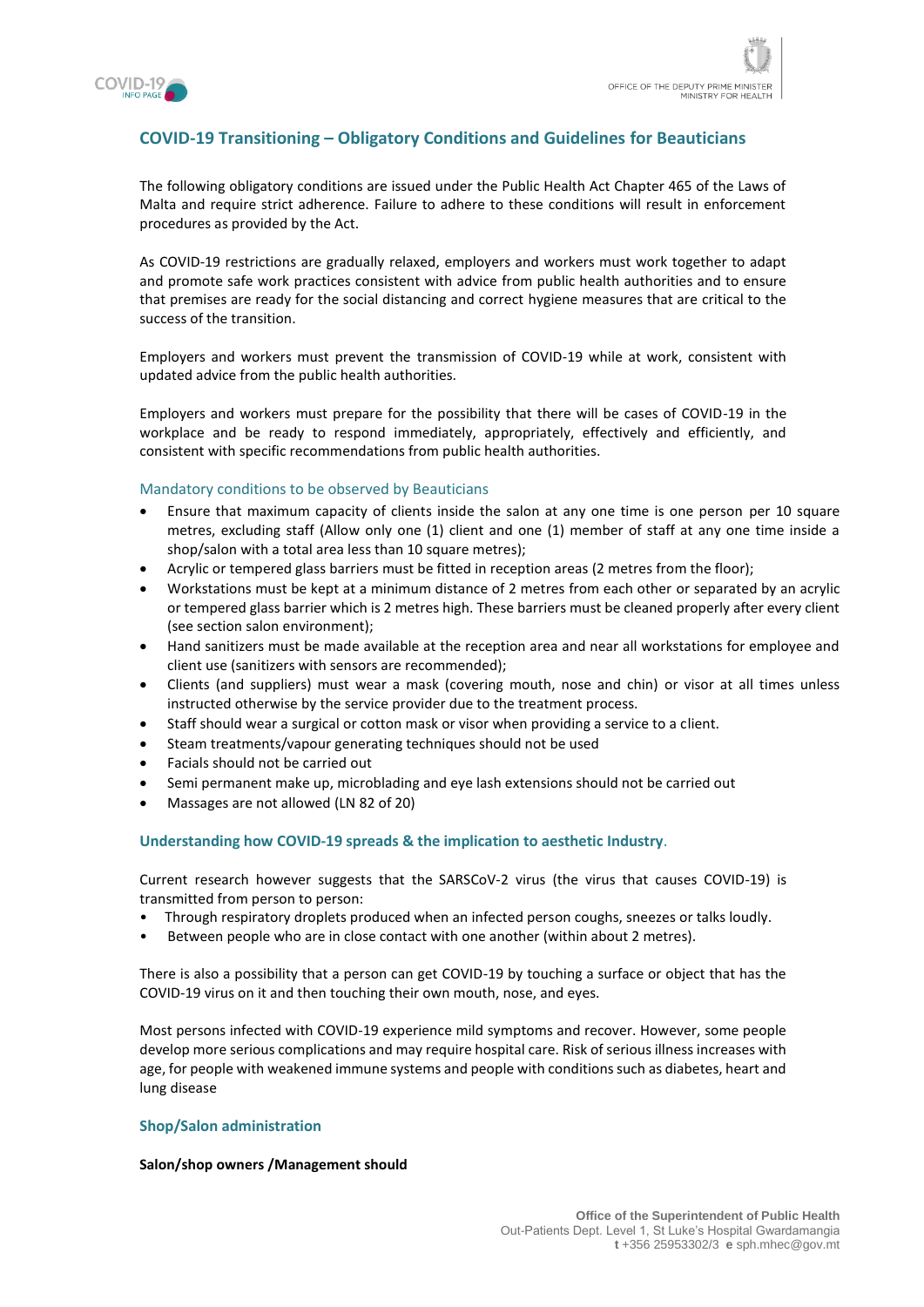

- Exercise the right of refusal of entry into the shop/salon of clients if they are visibly unwell or have respiratory symptoms including coughing, fever, shortness of breath, runny nose or sore throat;
- Ensure that maximum capacity of clients inside the salon at any one time is one person per 10 square metres, excluding staff. To achieve this 10 square metre 'rule';
	- calculate the area of the shop/salon (e.g. length of shop/salon in metres x width of shop/salon in metres = area of shop/salon in square metres),
	- divide the area of the shop/salon by 10, and
	- the answer of that division (ignoring any remainder) is the maximum capacity that the shop/salon can hold at any one time.
	- By way of example, if a shop/salon is 25 square metres in size,  $25 \div 10 = 2.5$ , ignoring 0.5, the shop/salon should allow only two (2) customers at any time inside the shop/salon, excluding staff.
- Allow only one (1) client and one (1) member of staff at any one time inside a shop/salon with a total area less than 10 square metres;
- Ensure that clients should be kept at the same workstation as much as possible.
- Encourage clients to book an appointment online or by phone; appointments should be spaced to avoid clients coming into contact with each other; walk-ins should not be allowed; a sign to this effect should be put up outside the shop/salon.
- Allow enough time for cleaning the workstation / environment between clients. Clients should not be allowed in the salon before the service of the previous client is completed and the salon is sanitised.
- Ensure that the salon is thoroughly cleaned with a disinfectant between clients. This includes workstations, chairs, trolleys, wash hand basins. Door handles and any other surfaces should be cleaned in between clients.
- Ensure that any sets of tools and/or equipment used during the service of a client is washed and sterilised after each client.
- Not allow clients to wait inside the shop/salon and advise them to arrive just before their appointment and leave immediately thereafter.
- Ensure that clients attend for the appointment on their own. Children should attend. Exceptions can be made when the clients have special needs and must be accompanied by a caregiver.
- Schedule courier and deliveries outside client times.
- Place floor stickers and signage that provide guidance for social distancing.
- Keep a record of the names, contact details and date and time of treatment/appointment for all clients in order to facilitate contact tracing should this be required.
- Remove non- essential high touch items such as magazines.
- Not provide beverages and refreshments for clients. Clients should be advised to bring their own refreshment preferably water.
- Ask customers to avoid unnecessary handling of retail products
- Encourage contactless payment as much as possible.
- Ensure that employees who are sick MUST stay home.
- Provide training and educational materials on sanitation, handwashing, cough and sneeze etiquette, use of face masks, visors, gloves and aprons, and other protective behaviours to prevent the spread of COVID19
- Ensure staff rooms are thoroughly cleaned and sanitized and not allow staff to congregate.
- Ensure that all wash hand basins in the workplace have antibacterial soap and paper towels available. No air flow driers or revolving cloth towels are allowed.
- Place handwashing signs in the restrooms.
- Provide alcohol wipes near the phone and payment stations.
- Consider flexible work schedules/hours to reduce the number of people (employees and clients) in salons/shops at all times in order to maintain social distancing.

**Communication with clients**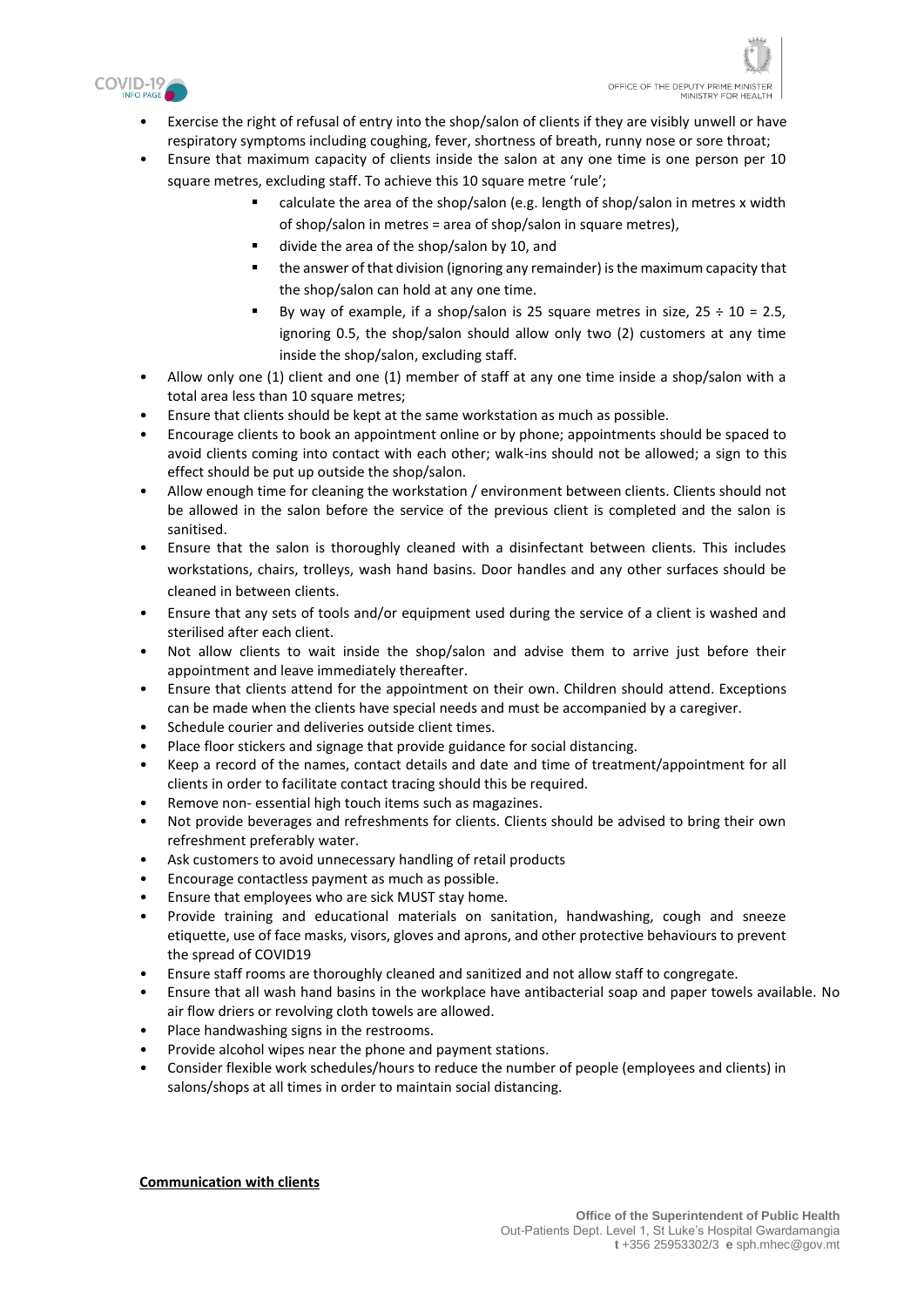

- Clients should be contacted before their appointment asking whether they have had any respiratory symptoms or fever for the last 7 days or if they are in mandatory quarantine.
- Telephone or virtual consultations should be conducted prior to appointment where possible in order to limit contact time in the shop/salon.
- Ensure that clients are aware of what is expected of them as part of the hygiene and infection control measures being practiced at the shop/salon BEFORE entering the shop/salon. These can be communicated to clients over the phone, via email or other appropriate virtual channels.
- Information about services, prices, aftercare and follow up appointments should be given electronically, over the phone or through virtual consultations to avoid handing out leaflets/papers/appointment cards etc.

# **Maintaining good hygiene practices**

# **Staff should**

- Avoid touching their eyes, nose and mouth.
- Wash hands frequently especially:
	- Before, during (if required), and after each treatment/service to a client
	- Before and after eating
	- Before and after cigarette breaks
	- Before putting on and after removing face masks, visors, gloves and aprons
	- Before and after cleaning tools, equipment and the environment in the salon
	- After using the rest room
	- Upon arriving at work and at home

**Washing hands with soap should be given priority over using alcohol hand rub. The application of alcohol hand rub should not be done in place of hand washing but rather as a complementary step AFTER handwashing or if hand washing is not convenient.** 

**Alcohol hand rub should contain a minimum of 70% alcohol.**

- Use disposable hand towels to dry hands and to open and turn off taps.
- Not use handshakes/hugs when greeting clients and colleagues.
- Monitor their personal health and condition for any symptoms, however mild.
- Wear uniforms at work which should be changed daily and washed after use. Uniforms/clothing worn at the salon should not be worn at home.
- Use Separate footwear for the shop/salon.
- Keep towels in a cupboard or closed container. Used towels should be placed in an appropriate recipient (plastic bag or equivalent) to be taken directly for laundry.
- Keep nails short and do not apply acrylics.
- Keep hair tied back to avoid unnecessary touching of hair and face.
- Practice good respiratory etiquette requiring everyone at the shop/salon to, at all times:
	- cover their coughs and sneezes with a clean tissue or use their elbow (and no spitting)
	- **a** avoid touching their face, eyes, nose and mouth
	- dispose of used tissues and cigarette butts hygienically, e.g. in closed bins
	- clean and disinfect shared equipment and machinery after use
	- wash body, hair (including facial hair) and clothes thoroughly every day
	- have no intentional physical contact such as shaking hands and patting backs
- Staff who develop a mild cough, fever (i.e. a temperature of  $37.2^{\circ}$ C or higher), shortness of breath, headaches, tiredness, loss of taste, loss of smell or diarrhoea, should call the public health helpline on 111 giving details of their symptoms.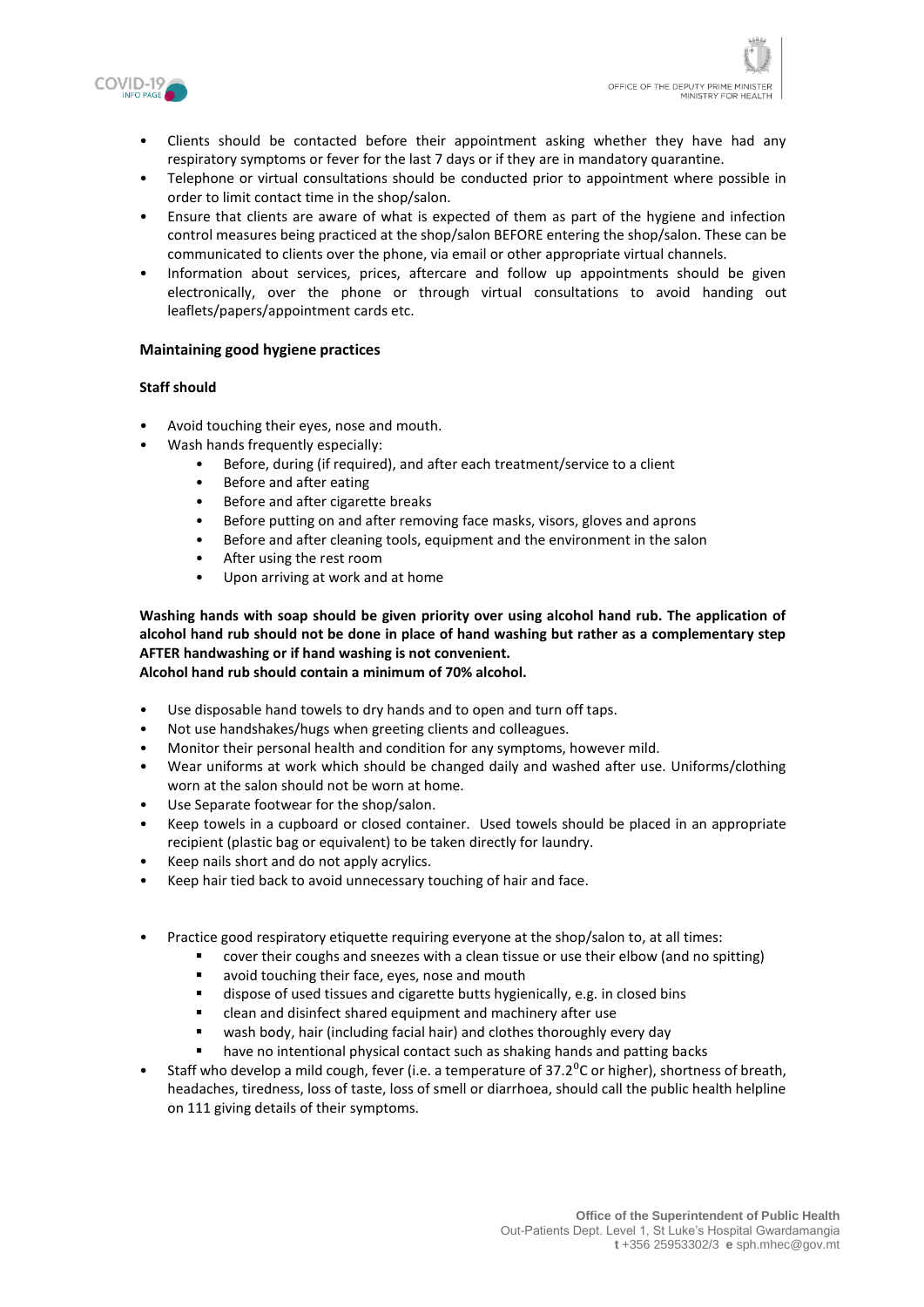

OFFICE OF THE DEPUTY PRIME MINISTER<br>MINISTRY FOR HEALTH

#### **Use of Personal Protective Equipment (PPE) by staff**



- Staff should wear a surgical or cotton mask or visor when providing a service to a client.
- The face mask should completely cover the face from the bridge of the nose down to the chin. Clean hands with soap and water or alcohol-based hand sanitiser before putting on and taking off the face mask. When taking off the face mask, remove it from behind, avoiding to touching the front side. Dispose of the face mask safely by placing it in a plastic bag and put it in the trash if it is disposable. Wash your hands or apply 70% alcohol hand-rub immediately after removing the face mask. Washable, reusable face masks should be washed as soon as possible after each use, using common laundry detergent at 60 °C.
- Surgical masks are not intended to be used more than once. If your mask is damaged or soiled, or if breathing through the mask becomes difficult, you should remove the face mask, discard it safely, and replace it with a new one.
- Visors should ideally be the reusable type, should reach below one's chin and should be disinfected appropriately in between clients.
- Gloves should be worn only to provide treatments/services that necessitated the use of gloves even prior to the COVID-19 pandemic for hygiene purposes or to prevent transmission of other infectious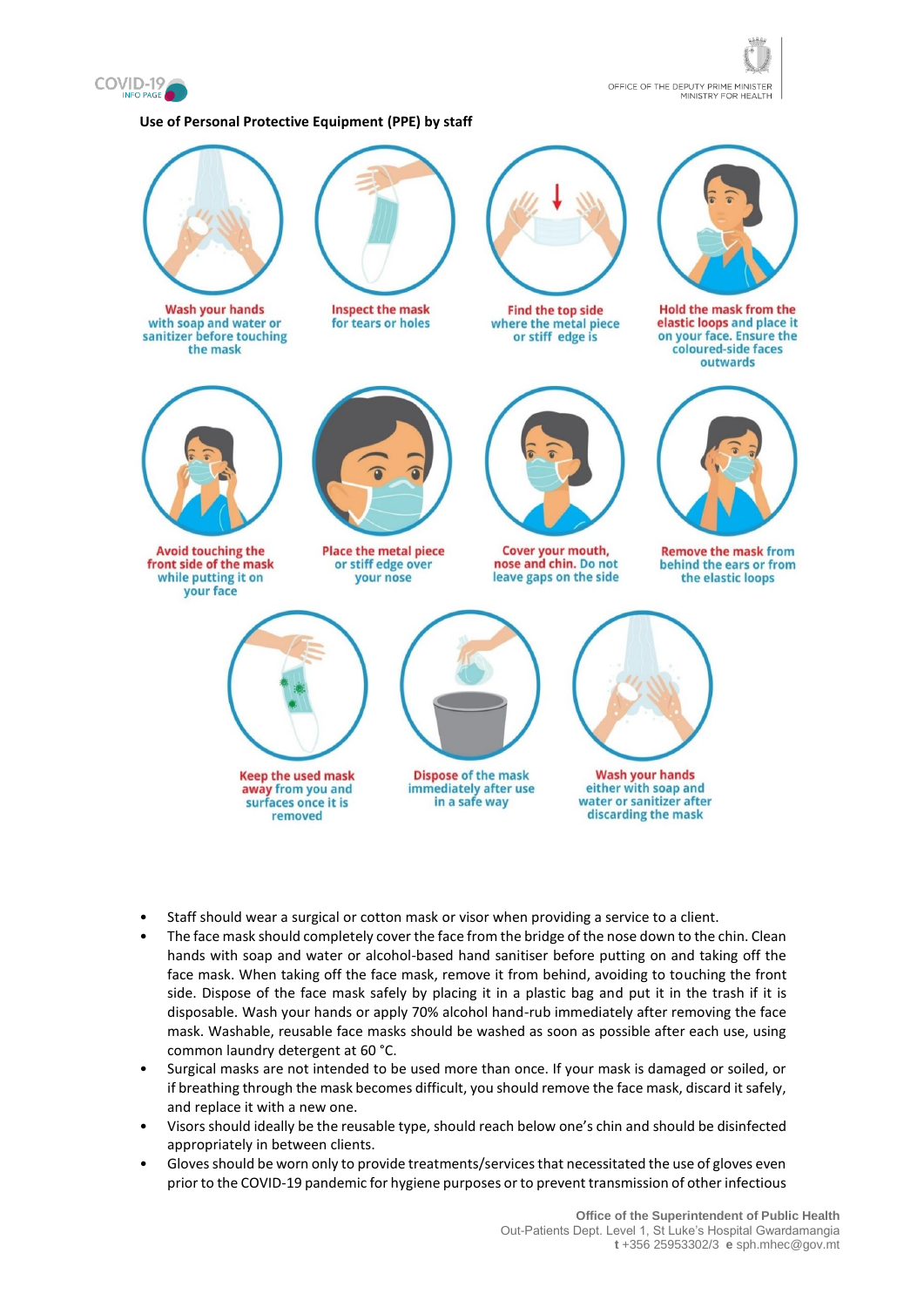

agents such as HIV and Hepatitis. Gloves should be changed and disposed of safely after every client.

• A disposable apron/gown should be worn and changed after every client.

### **Used PPE should be disposed of safely in the mixed waste stream (black bag), in double bags.**

### **Clients (and suppliers)**

- Should have their temperature checked using a contactless forehead thermometer before entering the shop/salon.
- Should apply alcohol hand rub upon entering the shop/salon. An appropriate 70% alcohol hand-rub should be provided at the entrance of the shop/salon.
- Must wear a mask (covering mouth and nose and chin) at all times unless instructed otherwise by the service provider due to the treatment process.
- Should limit the personal belongings they bring with them ideally to just a mobile phone and mode of payment.

### **The Shop/Salon Environment**

- Doors and windows must be kept open, air-conditioning adjusted for more ventilation and recirculated air-conditioning avoided.
- Airconditioning flaps should be directed towards the ceiling. Filters should be cleaned well and maintained properly
- Extractors are recommended in every salon. These must be thoroughly cleaned every week
- All precautions must be taken to ensure water systems are safe to prevent the risk of infections derived from water such as Legionnaire's disease. If the water supply is direct from mains, flushing of the water system by opening all taps for a few minutes should suffice. However, if the supply of water is through a roof tank, this should be cleaned and the water system is flushed through for a few minutes. It is important that the water heater temperature is raised to  $60^{\circ}$ C and thus there is no need to take samples and get approval from the Environmental Health Directorate. If the shop forms part of a complex or a hotel and the water supply is through the complex or hotel main water system, please follow the procedure indicated in Annex 1.
- The use of disposable towels is encouraged. If non-disposable towels are used, these must be changed after every client and washed at a temperature of at least 60 degrees Celsius.
- Ensure that all products such as lotions, creams, wax, etc. are stored in a closed container and if not, these should be discarded and replaced

#### **Cleaning shop/salon surfaces is crucial to prevent and reduce the spread of viruses and other germs.**

- o Wear disposable gloves while cleaning and disinfecting the environment.
- o Where feasible use disposable cloths or when using non-disposable cloths, they must be changed after every use and washed at a temperature of at least 60 degrees Celsius.
- o Wipe down **all surfaces** (floors, worktops, trolleys, couches, styling chairs, sinks/basins etc) with medical grade disinfectant & cleaner following guidelines and let them air dry. Contact time on label must be observed for disinfectant to work. Contact time refers to how long the disinfectant is visibly wet on the surface allowing it to thoroughly destroy all of the pathogens. Typical contact time for immersion /sprays is 10 minutes, for disinfectant wipes is 2-4 minutes
- o Remember to clean **all touch points** with medical grade disinfectant & cleaner frequently during the day. These include door push plates/handles, light switches, fridge handles, touch points on any shelving, soap dispenser, toilet flush and taps, card machine.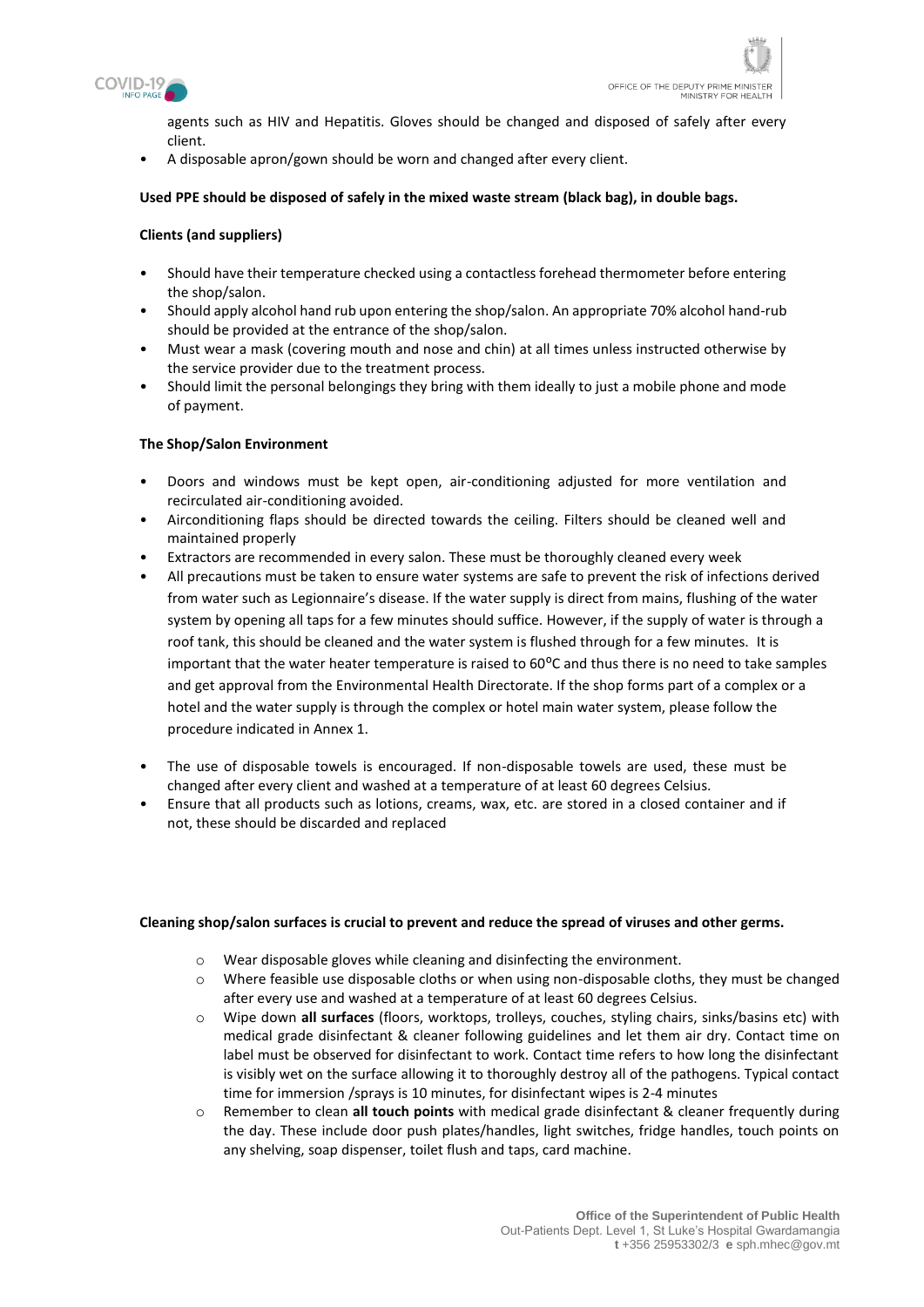

- Cleaning of the workstation and any other surfaces/touch points described in the points above should be **repeated after use with every client**.
- Perspex barriers should isolate workstations from each other, and they must also be wiped clean after every client.
- Items on hard surfaces should be kept to a minimum.
- Where possible avoid using any materials or furniture in the shop/salon that are difficult to clean such as carpets, material couches, etc.

# **Supplies, tools and equipment**

- Treatment rooms all surfaces must be cleaned as described above
- The use of disposable towels is encouraged. If non-disposable towels/linens are used, these must be changed after every client and washed at a temperature of at least 60 degrees Celsius.
- Clean linens/towels must be stored in a closed container/cabinet.
- Baskets/bins used to hold soiled towels/linens must be cleaned and disinfected daily. Use a basket/bin that can be kept closed or used with liners which can be removed and discarded.
- Use disposable single use tools and supplies as much as possible to help reduce the risk of cross contamination.
- All tools that can be cleaned and reused must be sterilised / disinfected (strictly following manufacturer's instructions) using products that are tested to approved standards.
- Clean tools should be kept in a clean environment and properly covered until use.
- All used tools need to be stored in a specially marked closed container until cleansing and disinfection
- All equipment utilised during a treatment/service should be cleaned and disinfected after each use. This should be done in line with manufacturer's guidelines and one should consult with the providers of the equipment to verify what proper cleaning and disinfecting methods should be used.
- Cords of electrical appliances should also be cleaned.
- **Pedicure Bowls** must be disassembled and disinfected after every client.
- **Waxing procedures:** Wax should be changed after every client. Wax pots should be emptied and disinfected before refilling them with wax or else use disposable pots. Disposable spatulas must not be reused. Waste can be deposed of in an airtight trash bin. The airtight trash bin should have a lid and should be lined with a disposable plastic bag.
- **Upper lip and eyebrow waxes, eyebrow shaping, eyebrow / lash tinting, Facial lasers / Laser treatments** and other treatments involving the face can be carried out provided the service provider wears gloves that must be changed after every client
- Ensure that all products such as lotions, creams, wax, scrubs etc. are stored in a closed container and if not, these should be discarded and replaced.
- **Steam treatments/vapour generating techniques** should not be used.

### **Special Considerations**

- **A. If the procedure/treatment necessitates that the clients remove their mask, the following recommendations apply:**
	- Beautician should wear both a mask and a visor.
	- New pair of gloves worn for the procedure and disposed of afterwards
	- Client to safely remove the mask before treatment when told to do so. If it is a single use mask it should be disposed of immediately in a bin (that can be closed with a lid), if it's a reusable mask it should be put in a plastic bag or washable bag. The beautician should at no point be in contact with the client's mask.